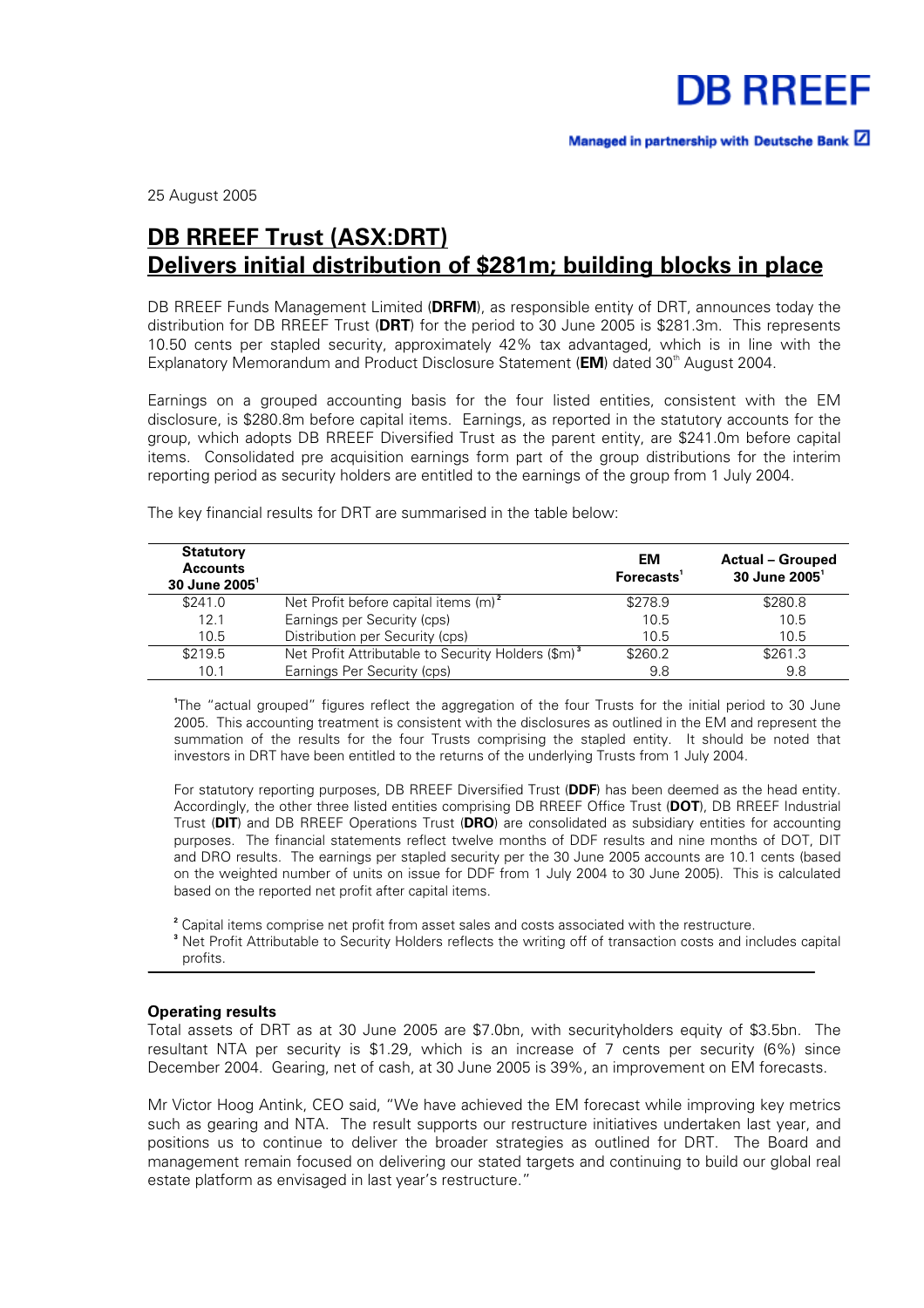#### **Completion of restructure**

The twelve months to June 2005 include the first nine months of operations as DRT, following the successful restructure to reposition and expand the listed property platform in Australia to include:

- the stapling of the listed property trusts;
- the partial internalisation of the management platform, through the acquisition of a 50% stake in DRFM from Deutsche Australia Limited;
- the delivery of a platform to access global real estate opportunities, expertise and partners, as demonstrated through the acquisition of an 80% interest in a \$US1bn industrial portfolio, located across 18 major US markets.

#### **1. DRT operational results – strong property performance**

All asset classes have performed well as evidenced by the table below:<br>2004 - 2011 08  **30 June 2005 30 June 2004** 

|                      |                        | <b>JU JUILE ZUUJ</b>                   |                           | <b>JU JUILE ZUUT</b>                          |
|----------------------|------------------------|----------------------------------------|---------------------------|-----------------------------------------------|
|                      | Vacancy <sup>1</sup> % | Avg Lease <sup>2</sup><br>Expiry (yrs) | Vacancy <sup>1</sup> $\%$ | Avg Lease <sup>2</sup><br><b>Expiry (yrs)</b> |
| <b>Commercial</b>    | 6.4                    | 5.9                                    | 9.0                       | 5.6                                           |
| <b>Industrial</b>    | 1.6                    | 5.1                                    | 5.0                       | 4.3                                           |
| <b>US Industrial</b> | 11.5                   | 3.4                                    | 13.0                      | 3.1                                           |
| <b>Retail</b>        | 0.5                    | 6.1                                    | 0.5                       | N/A                                           |

**1** Statistics based on net rentable area

**<sup>2</sup>**Statistics based on income

#### **Commercial portfolio**

In the twelve months to June 2005, net income from the commercial portfolio increased by 5% to \$215.3m from \$205.6.m over the corresponding period to June 2004. Comparable rental growth reflected the continued challenges in major office markets, and was lower by 2%.

New leases, lease renewals and heads of agreement, accounting for more than 86,600 square metres (sqm) (16% of portfolio area), were secured.

Including current heads of agreement occupancy has increased to 93.6% compared to 91.4% as at 30 June 2004. As a result the portfolio's average lease term (by income) to expiry now stands at 5.9 years, in line with the previous year.

Construction of the Lumley Centre, a fully leased office project in Auckland, New Zealand, continues with completion expected in September 2005.

#### **Industrial portfolio**

The industrial portfolio contributed \$105.4m in net income, an increase of 8% over the corresponding twelve month period to June 2004.

Leasing activity in the industrial portfolio has remained robust with new leases, lease renewals and heads of agreement accounting for more than 175,000 sqm (15% of portfolio area).

As a result, portfolio occupancy remains in excellent condition at 98.4% (compared to 95.0%), while average lease term to expiry (by income) is 5.1 years, compared to 4.3 years previously.

During the period, over 60,000 sqm of development projects were completed, with a further 50,000 sqm under development.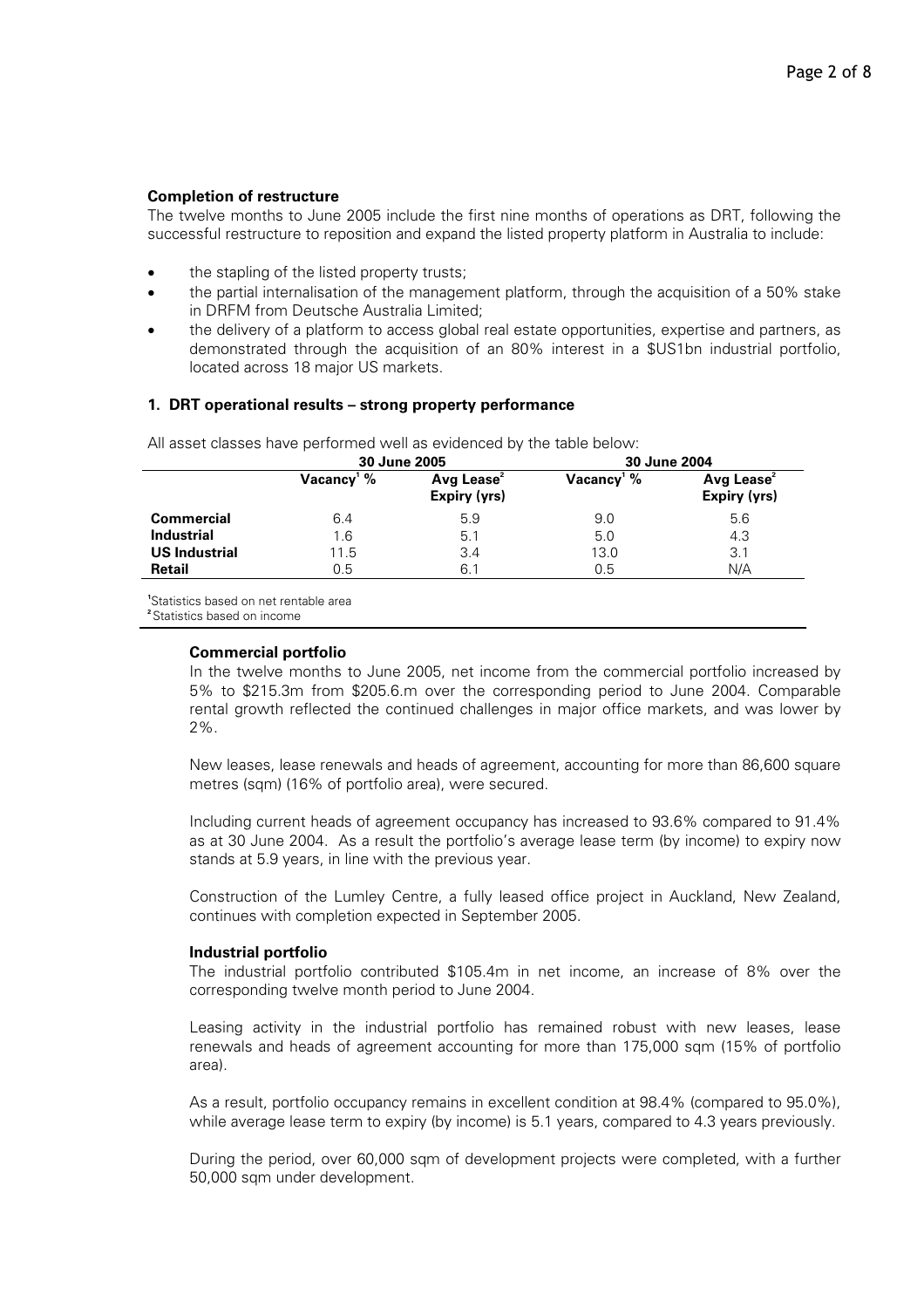#### **Retail Portfolio**

During the year DRT completed the creation of a six centre, \$1,6bn geographically diverse regional retail portfolio jointly owned with, and managed by, the Westfield Group.

This portfolio contributed \$44.2m in net income, an increase of 21% over the corresponding period to June 2004.

The \$64m West Lakes development is complete, with a yield of approximately 8.8% on capital expenditure. The first stage of the \$60m development at Mt Druitt is complete with the balance of the development due for completion early in 2006.

The moving annual turnover in the portfolio for the period ended June 2005 is summarised as follows:

|                      | <b>Centre</b><br>T/O<br>\$'psm | <b>Specialty</b><br>T/O<br>\$ psm | Centre<br><b>MAT</b><br>Growth | <b>Specialty</b><br><b>MAT</b><br>Growth | <b>Specialty</b><br>Occupancy<br>Cost |
|----------------------|--------------------------------|-----------------------------------|--------------------------------|------------------------------------------|---------------------------------------|
| <b>Whitford City</b> | 5,933                          | 7,636                             | $4.0\%$                        | $(0.3)$ %                                | 13.7%                                 |
| West Lakes           | 5,387                          | 8,198                             | 0.5%                           | (7.5)%                                   | 12.5%                                 |
| <b>Plenty Valley</b> | 8,328                          | 6,479                             | 1.2%                           | 6.9%                                     | 10.0%                                 |
| North Lakes          | 5,240                          | 6,233                             | 25.9%                          | 25.1%                                    | 12.3%                                 |
| Mt Druitt            | 5,939                          | 7.717                             | 38.9%                          | 4.6%                                     | 15.1%                                 |
| Hurstville           | 5,901                          | 8,266                             | 2.9%                           | 2.7%                                     | 17.8%                                 |

#### **US industrial portfolio**

The US industrial portfolio contributed \$88.0m in net income in the period to June 2005, which represents nine months ownership. This amount is in line with the EM forecast, with income support for the period slightly below forecast levels.

The broad based recovery in the US industrial markets continues, and DRT's US industrial portfolio is benefiting from this improvement. In the period to June 2005, new leases and lease renewals accounting for more than 1.4 million square feet (7% of portfolio area) were secured, increasing the portfolio occupancy to 88.5%. The average term to expiry of the portfolio is currently 3.4 years by income.

#### **Sales and acquisitions**

The sales and acquisitions involving DRT outlined in the EM have been completed, including the retail joint venture referred to above. Further sales completed during the period have included 144 Edward Street, Brisbane; Axxess Corporate Park, Seven Hills; McDowell Street, Welshpool; Edward Street, Brisbane; and Redwood Gardens, Dingley.

In addition, DRT acquired 343 George Street, Sydney for a consideration of \$44.5m. As well as providing DRT with a value adding opportunity it is proposed that DRFM occupy three floors of the building following completion of refurbishment in November 2005.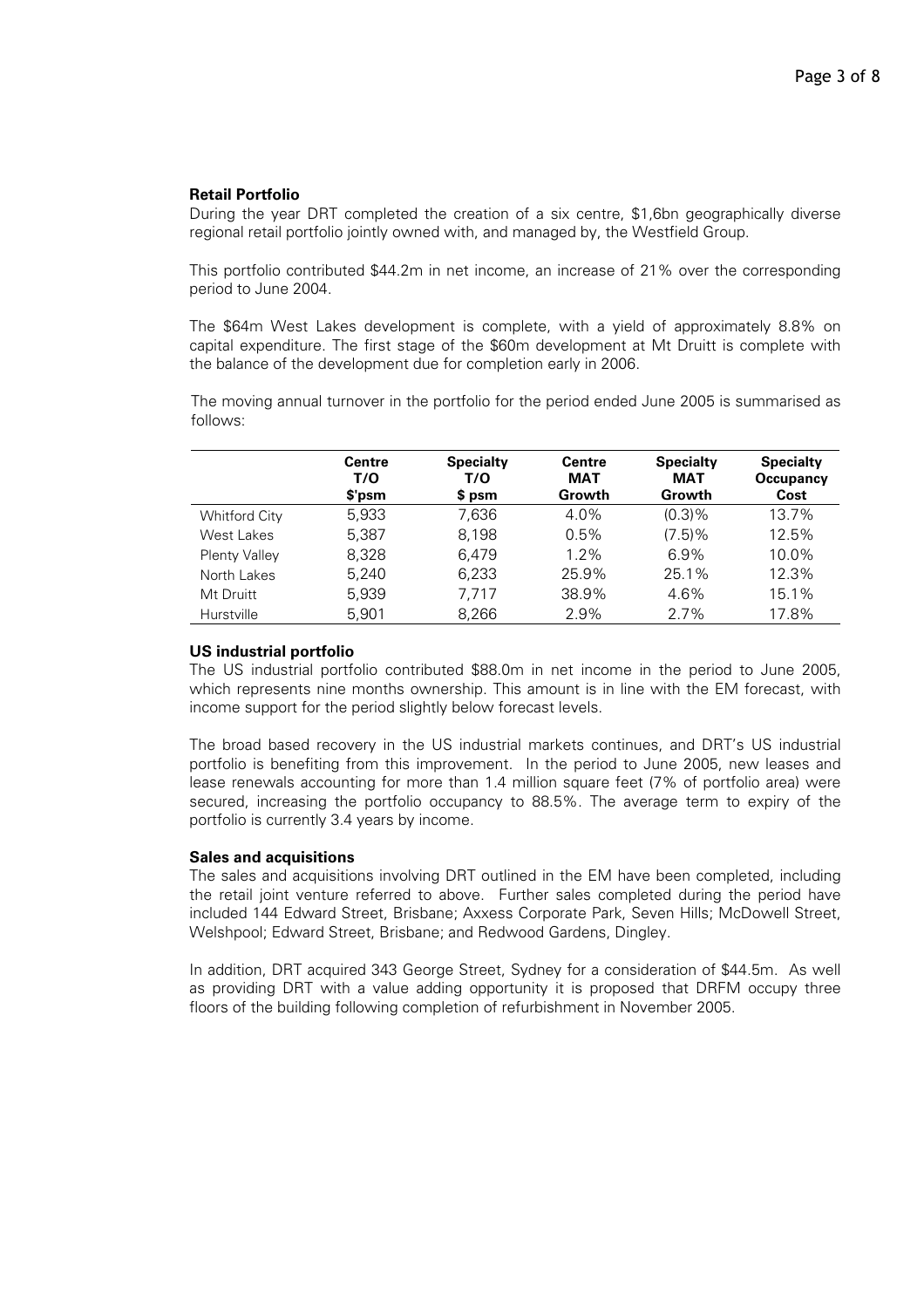#### **2. Treasury, capital management and hedging**

Gearing as at 30 June 2005 is 39%, as measured by interest bearing debt (net of cash) to total assets (net of cash). Capital management initiatives undertaken during the period include:

#### **Issue of RENTS**

In June 2005, DRFM issued \$204m of RENTS, or Real-estate perpetual ExchaNgeable sTepup Securities at an issue price of \$100 each. RENTS offer investors a quarterly distribution expected to be 90% tax deferred at a margin of 1.3% above the 90 day bank bill rate. RENTS commenced trading on 16 June 2005 under the ASX code DRRPA.

#### **Debt facilities**

The underwritten \$900m syndicated bank debt and bridging facilities referred to in the EM have been established and the proceeds used to re-finance existing unsecured debt and to fund the acquisition of new assets.

During the period DRT agreed to issue a private placement of notes totalling US\$200m to US Investors. US\$160m of the notes settled in December 2004, with the balance settling in March 2005.

#### **Duration and interest rate hedging**

As a result of these initiatives, the weighted average duration of debt facilities stands at 3.0 years. For the year to June 2006, the hedging profile for US debt is approximately 78% of debt which is hedged at a blended cost, inclusive of fees and margins, of 4.53%. Approximately 89% of Australian debt is hedged at a blended cost of debt, inclusive of fees and margins, of 6.22%.

#### **Foreign income hedging**

For the year to 30 June 2006, over 90% of forecast US earnings has been hedged.

#### **Distribution Reinvestment Plan**

Take-up of the June 2005 Distribution Reinvestment Plan was 31%, or \$45m, resulting in the issue of approximately 33.7m securities at \$1.3477 each.

#### **3. Funds management business**

At 30 June 2005, DB RREEF Funds Management managed over \$10.6bn of assets, of which \$3.6bn are owned by third party funds. Revenue from the funds management business for the nine months to 30 June 2005 was \$40m at the DB RREEF Holdings Pty Limited level (50% owned by DRO) generating a contribution before tax to DRT of \$6.8m.

## **4. Senior management platform**

The management platform continues to be restructured to better reflect a client orientated approach to the total funds management business, comprising responsibility for both listed and unlisted funds. The platform adopts a client account management approach whereby a range of service provider functions across property, capital management, financial, legal and operational services are provided to each of the dedicated funds. A number of senior appointments have been made to strengthen the revised management structure, with incremental appointments continuing to be made.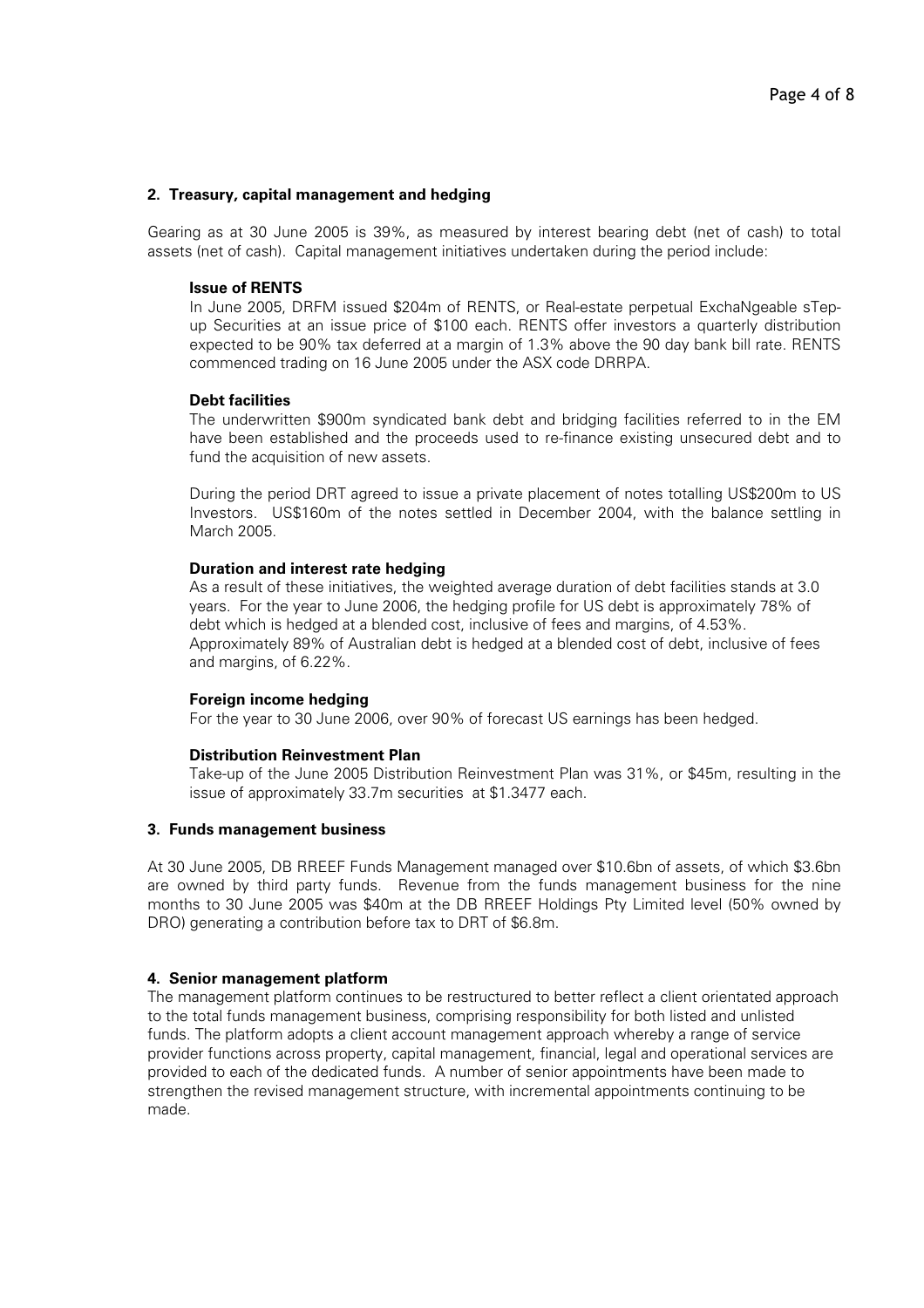## **5. Future direction and strategy**

- DRT's focus going forward is to manage, at an operational and strategic level, our existing assets to extract greater returns while seeking new investment opportunities. These opportunities will be sourced for both our third party managed funds and DRT, from both Australia and overseas.
- Barring unforseen circumstances, the Directors believe the trust is on track to achieve the previously forecast distribution of 11.0 cents per security for the full year to June 2006.

#### **Contact details**

For further information, please contact:

| $\bullet$ | Institutional investors | Victor Hoog Antink | 61 2 9249 9474 |
|-----------|-------------------------|--------------------|----------------|
|           |                         | Tony Dixon         | 61 2 9249 9040 |
| $\bullet$ | Media                   | Megan Owen         | 61 2 9249 9904 |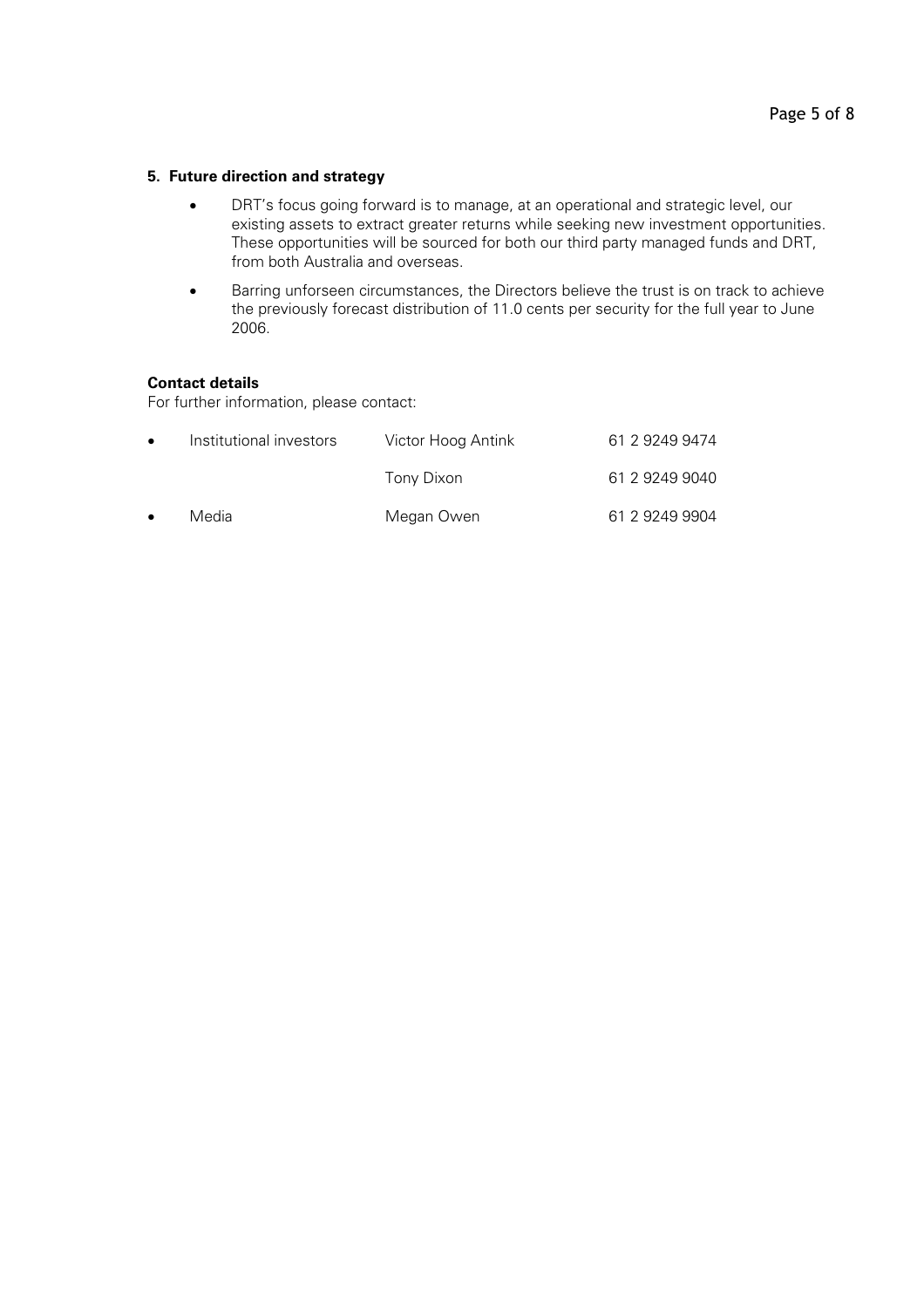# **Annexure 1 - Key Balance Sheet Statistics**

## **Results for the Interim Period Ended 30 June 2005**

|                                       | 30 June 2005 | EM      | % Change |
|---------------------------------------|--------------|---------|----------|
| Investment properties                 | \$6.751      | \$6.266 | 7%       |
| Total assets                          | \$6.997      | \$6.478 | 7%       |
| Total borrowings                      | \$2,792      | \$3,009 | (7%)     |
| Total liabilities                     | \$3,096      | \$3,247 | (5%)     |
| Net assets attributable<br>to members | \$3.535      | \$3,158 | 12%      |
| NTA per unit                          | \$1.29       | \$1.20  | 8%       |
| Gearing                               | 39%          | 46%     | (15%)    |

**<sup>1</sup>**Figures in \$AUD Million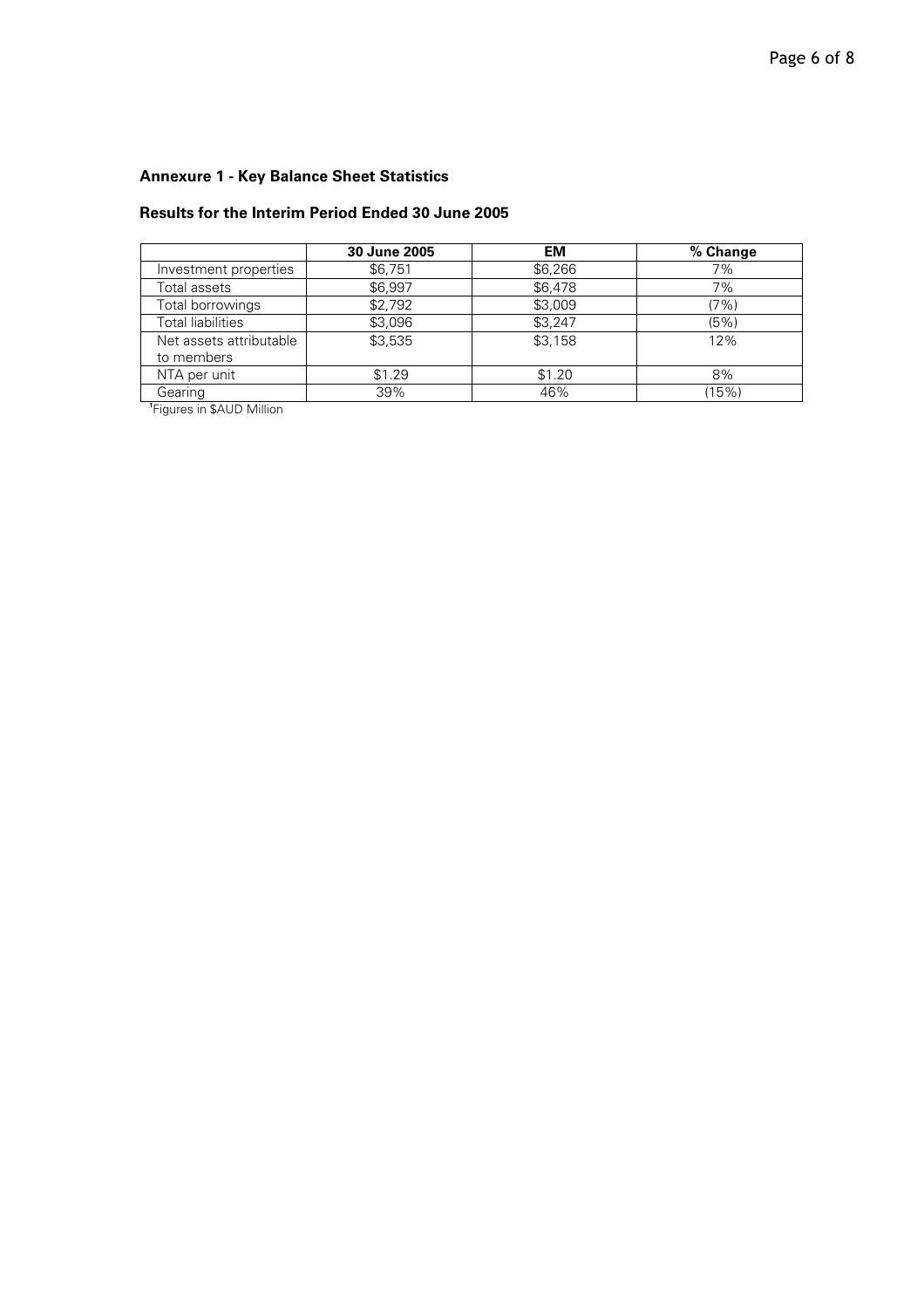## **Annexure 2 - Property Portfolio**

## **Commercial**

Major leasing transactions concluded:

| <b>Property</b>   | Area (sqm) | <b>Major Tenants</b> | <b>Lease Term</b> |
|-------------------|------------|----------------------|-------------------|
| 45 Clarence St.   | 20,207     | Hudson Global        | 7.0               |
| Sydney            |            | (6, 811)             |                   |
|                   |            | HBOS Australia       | 8.0               |
|                   |            | (5, 244)             |                   |
|                   |            |                      |                   |
| 321 Kent St,      |            | Sparke Helmore       | 10.0              |
| Sydney            | 10,583     | 10,583)              |                   |
| Australia Square, |            | Various              |                   |
| Sydney            | 10,700     |                      |                   |
| Southgate Towers, |            | Dairy Australia      | 4.0               |
| Melbourne         | 10,893     | (2, 157)             |                   |
| 44 Market St.     |            | Tomen Australia      | 6.0               |
| Sydney            | 9,161      | 856                  |                   |
| 130 George St,    |            | NSW Police (7,200)   | 5.0               |
| Parramatta        | 8,640      |                      |                   |
| 383 Kent St,      | 5,335      | Custom Call (3,589)  | 5.0               |
| Sydney            |            |                      |                   |

## **Industrial**

Major leasing transactions concluded:

| <b>Property</b>     | Area (sqm) | Tenant             | <b>Lease Term</b> |
|---------------------|------------|--------------------|-------------------|
| <b>DB RREEF</b>     | 43.705     | Coles Myer Ltd     | 15.0 yrs          |
| Industrial Estate,  |            |                    |                   |
| Laverton North, Vic |            |                    |                   |
| Evans Road,         | 15,272     | Welded Tube/Qld    | $5.0$ yrs         |
| Salisbury, SA       |            | Slitting           |                   |
| Birmingham St,      | 11.401     | Air Sea Land       | 7.2 yrs           |
| Villawood, NSW      |            |                    |                   |
| Old Pittwater Rd.   | 11.307     | Fujifilm Australia | $3.0$ yrs         |
| Brookvale, NSW      |            |                    |                   |
| Redwood Gardens,    | 10.996     | Various            |                   |
| Dingley, VIC        |            |                    |                   |

## **US Industrial**

Major leasing transactions concluded:

| <b>Property Location</b>                 | Area<br>(sq ft) | <b>Tenant</b>             | <b>Lease Term</b> |
|------------------------------------------|-----------------|---------------------------|-------------------|
| 10397 West Van Buren<br>St. Tolleson. AZ | 278,142         | <b>States Logistics</b>   | 1.25 yrs          |
| 1614 Westbelt Dr.<br>Columbus, OH        | 229.200         | <b>United Stationers</b>  | $5.0$ yrs         |
| 9565 Sta Anita Ave,<br>Riverside, CA     | 212.300         | Weber Inc.                | $5.0$ yrs         |
| 3601 East Plano Pkway,<br>Plano, TX      | 87.195          | Tekelec                   | $10.0$ yrs        |
| 912 113th St, Arlington,<br>ТX           | 79.735          | <b>B&amp;E</b> Industries | $6.0$ yrs         |
| 11093 Kenwood Rd,<br>Cincinnati, OH      | 62.500          | Gateway Dist.             | $2.0$ yrs         |
| 10397 West Van Buren<br>St. Tolleson, AZ | 278,142         | <b>States Logistics</b>   | $1.25$ yrs        |